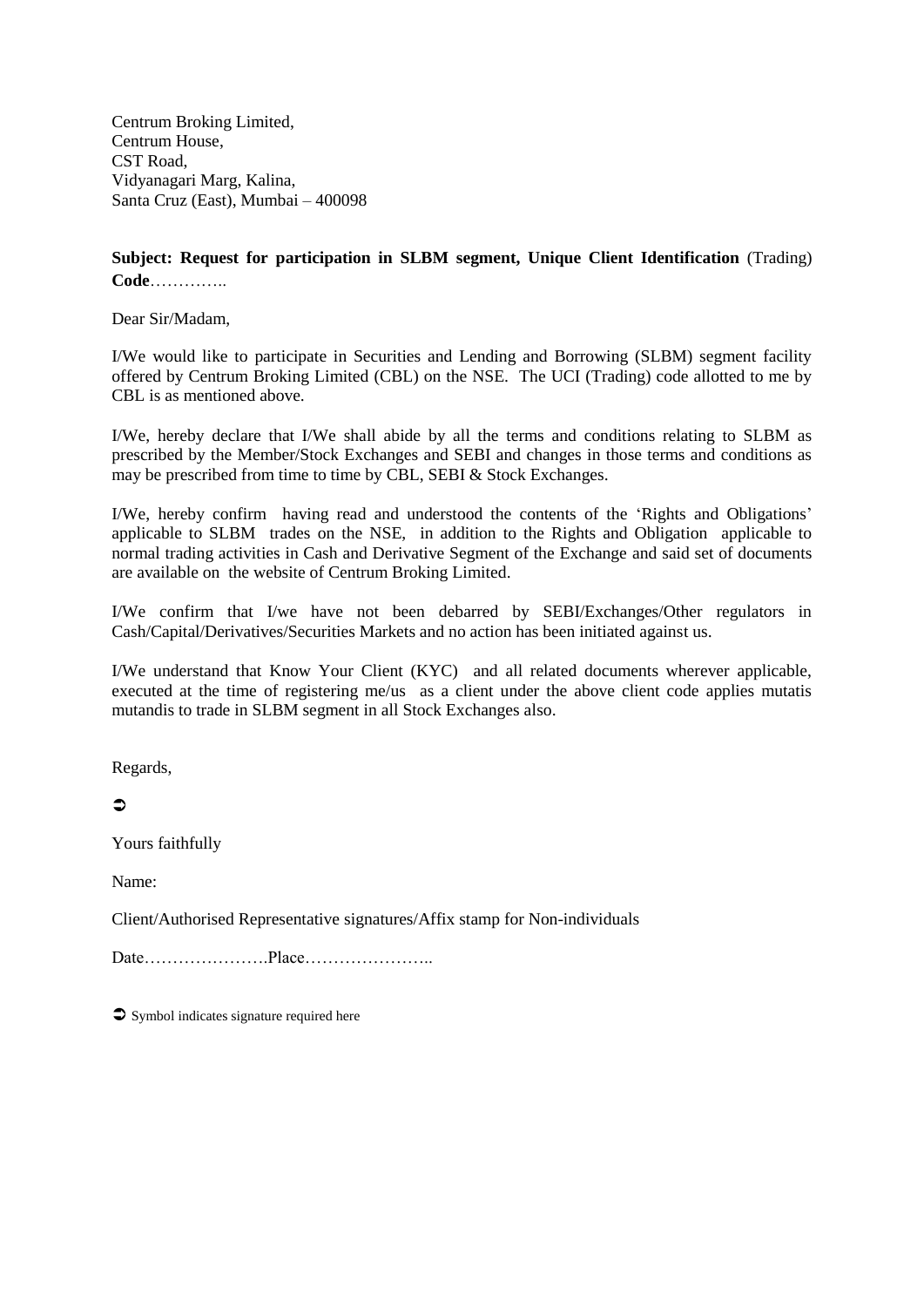### **Processing charges tariff sheet**

I/We understand that there are processing charges on SLBM transactions that are different from those applicable to my/our cash and derivatives segment schedule of charges. These charges shall vary per transaction with maximum limit of 20% of the gross lending fee chargeable as processing charges, with respective Government and statutory levies as applicable.

 $\bullet$ 

Yours faithfully

Name:

Client/Authorised Representative signatures/Affix stamp for Non-individuals

Date………………….Place…………………..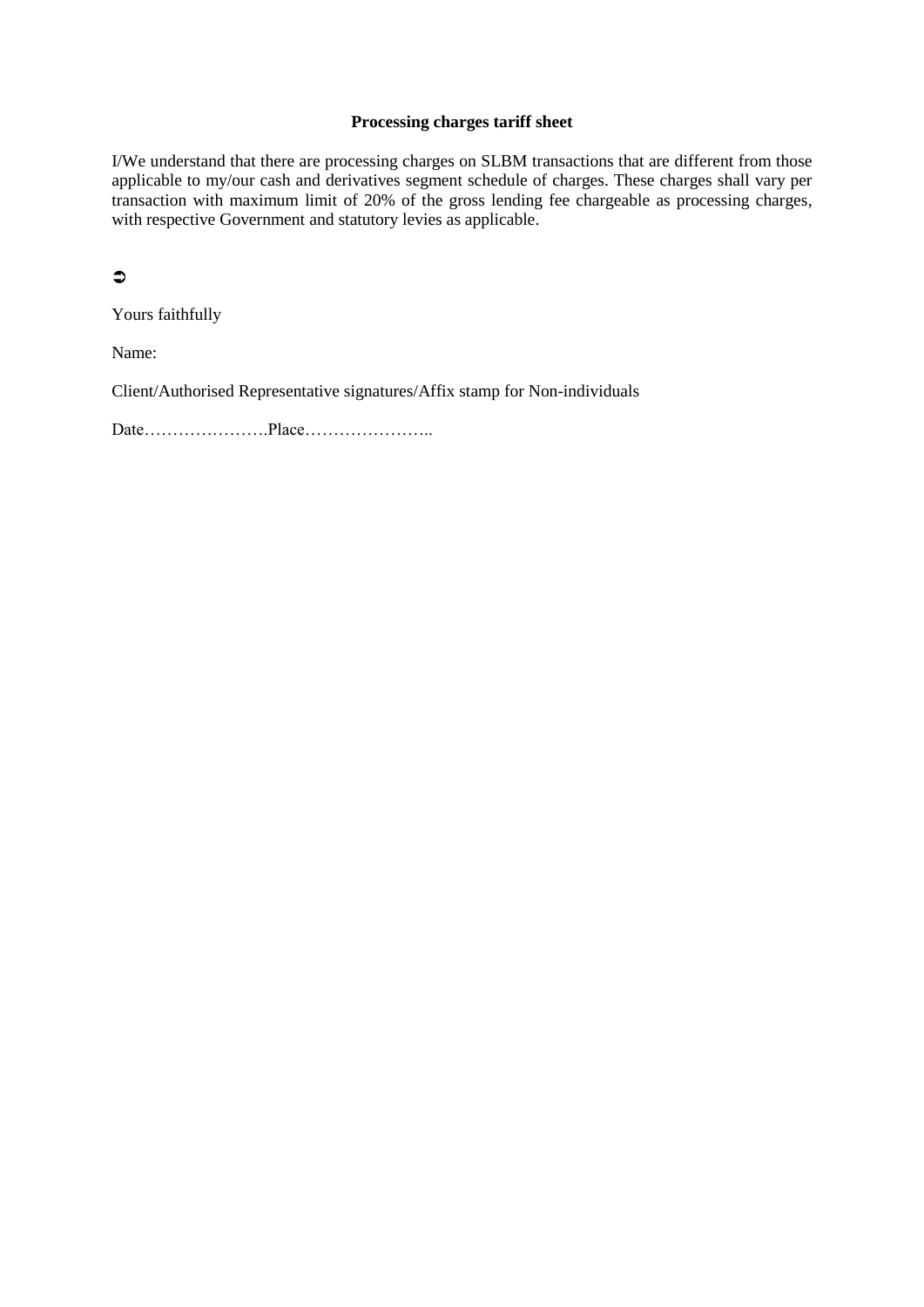#### **Addendum to existing Power of Attorney Enabling SLBM transactions**

This addendum shall be read and considered as a part of the original Power of Attorney executed by me/us in favour of Centrum Broking Limited (CBL).

The original POA executed and submitted along with KYC documents (or otherwise) is modified as under:

### **Clause no. 4**

- A. To instruct the DP to debit securities to the said BO account and/or transfer securities from the said account to CBL NSE pool account no. 1201220000062654, and/or NSE early pay-in account no. 1100001100018543 to the extent of shares sold by me/us only for pay-in obligations towards any stock exchange.
- B. **To instruct the DP to settle securities to the said BO account for the purpose of pay in /out of securities pertaining to the transactions if any relating to Securities Lending & Borrowing Mechanism( SLB) from the said account to SLB pool a/c no. 12012200 00132991**.

This addendum is part and parcel of my original Power of Attorney executed the terms & conditions & clauses will remain unchanged.

Signed, Sealed and Delivered by

| Sole / First Holder Name                                                                                                                          | Signature                                                             |  |
|---------------------------------------------------------------------------------------------------------------------------------------------------|-----------------------------------------------------------------------|--|
|                                                                                                                                                   | ≏<br><u> 1989 - Jan James James Barnett, fransk politik (d. 1989)</u> |  |
| <b>Second Holder Name</b><br><u> 1989 - Johann Harry Barn, mars ar breist ar yn y breist yn y breist ar y breist ar y breist ar y breist ar y</u> | Signature                                                             |  |
|                                                                                                                                                   | <u> 1989 - Jan James James, martin film eta politikari (h. 1989).</u> |  |
| Third Holder Name                                                                                                                                 | Signature                                                             |  |
| <b>For Centrum Broking Limited</b>                                                                                                                |                                                                       |  |
|                                                                                                                                                   |                                                                       |  |
|                                                                                                                                                   |                                                                       |  |
|                                                                                                                                                   |                                                                       |  |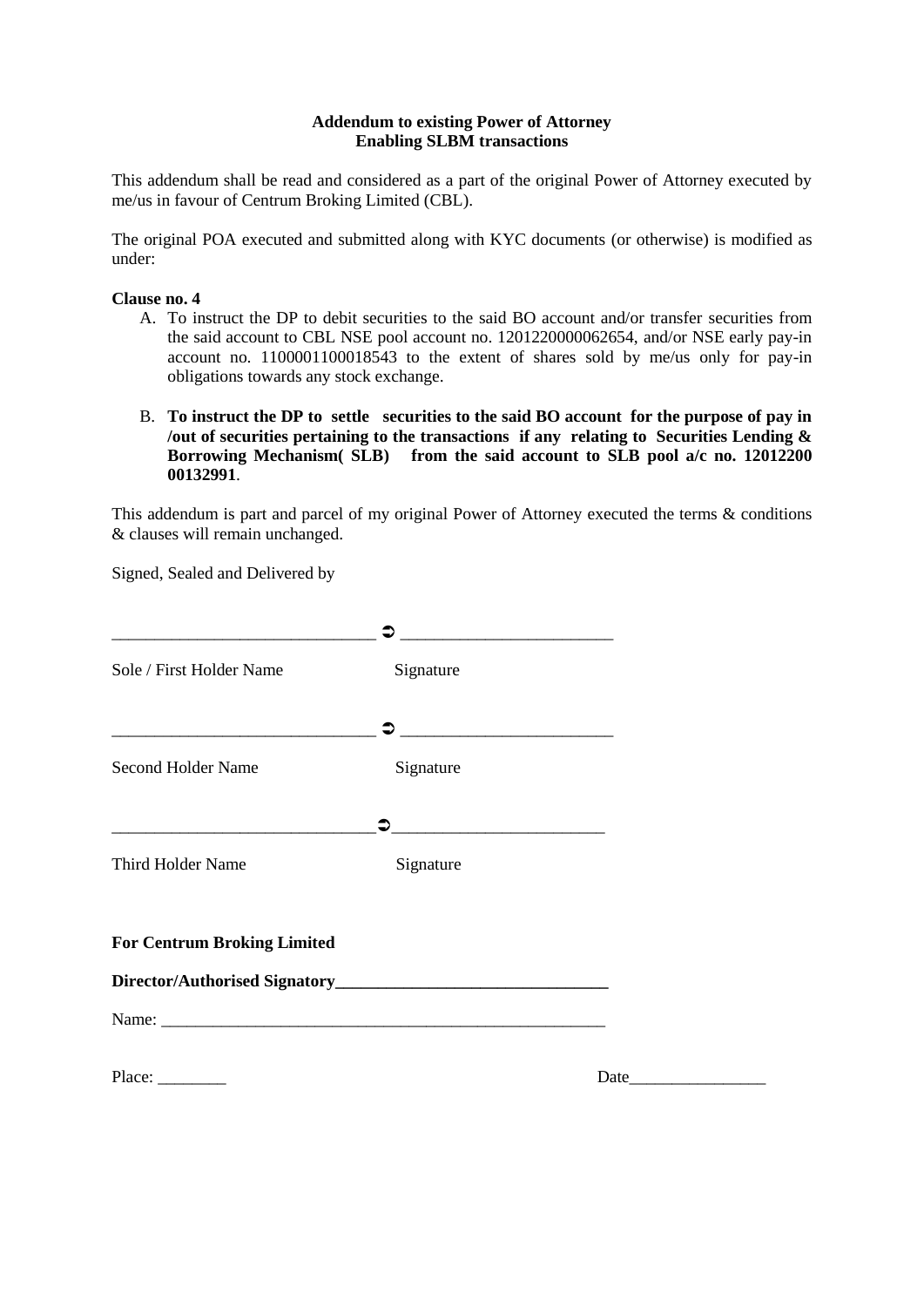### **DOCUMENT OF RIGHTS AND OBLIGATIONS OF THE CLEARING MEMBER/PARTICIPANT AND ITS CLIENT IN RELATION TO THE SECURITIES LENDING AND BORROWING SCHEME**

- 1. The Securities and Exchange Board of India ("**SEBI**") has formulated and issued the Securities Lending Scheme, 1997 ("**SEBI Scheme**") and SEBI Circular No MRD/DoP/SE/Dep/Cir- $14/2007$  dated  $20<sup>th</sup>$  December 2007 for facilitating lending and borrowing of securities through an "Approved Intermediary" registered with SEBI.
- 2. The National Securities Clearing Corporation is an Approved Intermediary ("**AI**") registered under the SEBI Scheme and is, therefore, authorised to facilitate lending and borrowing of securities in accordance with the SEBI Scheme and Circulars of SEBI issued from time to time. Accordingly, the AI has framed the Securities Lending and Borrowing Scheme (hereinafter referred to as "**SLBS**") for facilitating lending and borrowing of securities through persons registered as "Participants".
- 3. SEBI, thereafter, vide its Circular No. CIR/NRD/DP/19/2014 dated June 3, 2014 ("**SEBI Circular**") has modified the framework of Securities Lending and Borrowing. Under the said SEBI Circular, AI shall enter into an agreement with its Clearing Member/Participant ("**Agreement**") for the purpose of facilitating Securities Lending and Borrowing and which shall specify the rights, responsibilities and obligations of the AI and the Clearing Member/Participant ("**Participant**"). The said Agreement shall also define the exact role of AI/Participant vis-à-vis the Client of Participant. As per the said SEBI Circular, AI is also required to frame rights and obligations document laying down the rights and obligations of the Participant and its Client for the purpose of Securities Lending and Borrowing. The said rights and obligations document shall be mandatory and binding on the Participant. Accordingly, the AI has framed this rights and obligations document laying down the rights and obligations of Participant as well as of its Client ("**Rights & Obligations Document**").
- 4. Securities Lending and Borrowing can be undertaken by the Participant either on their own account or on account of its Client registered with them. Any person(s) who meets the eligibility criteria as may be specified by the AI for the Clients under the SLBS, shall be eligible to participate in the SLBS by submitting duly signed relevant documentation/s to the Participant that it is desirous of participating in the SLBS. The Participant on the receipt of said relevant documentation/s from its Client, shall provide this Rights & Obligations Document to its Client which will be duly acknowledged by the Client of having read, understood and to agreeing to abide by the same prior to the execution of trade in the SLBS. The terms and conditions of this Rights & Obligations Document shall be binding on the Participant as well as on its Client.
- 5. All the transactions under the SLBS by the Client shall be strictly in accordance with SEBI Scheme, Circulars of SEBI, SLBS and the Circulars issued thereunder and the Rules, Byelaws, Regulations of the AI as a Clearing Corporation as applicable and the terms and conditions of the said Agreement. In the event of any conflict or contradiction between the provisions of the SEBI Scheme, Circulars of SEBI, SLBS and the Circulars issued thereunder and the Rules, Byelaws, Regulations of the AI as a Clearing Corporation as applicable and the terms and conditions of the said Agreement and this Rights & Obligations Document, the provisions of the SEBI Scheme, Circulars of SEBI, SLBS and the Circulars issued thereunder, the Rules, Byelaws and Regulations of the AI as a Clearing Corporation and the terms and conditions of the said Agreement shall prevail over this Rights & Obligations Document. The provisions of this Rights & Obligations Document are in addition thereto and not in derogation thereof.
- 6. The Participant has made the Client aware of and the Client has understood the precise nature of the Participant's liability towards the Client under SLBS including any limitations on the liability and the capacity in which the Participant acts.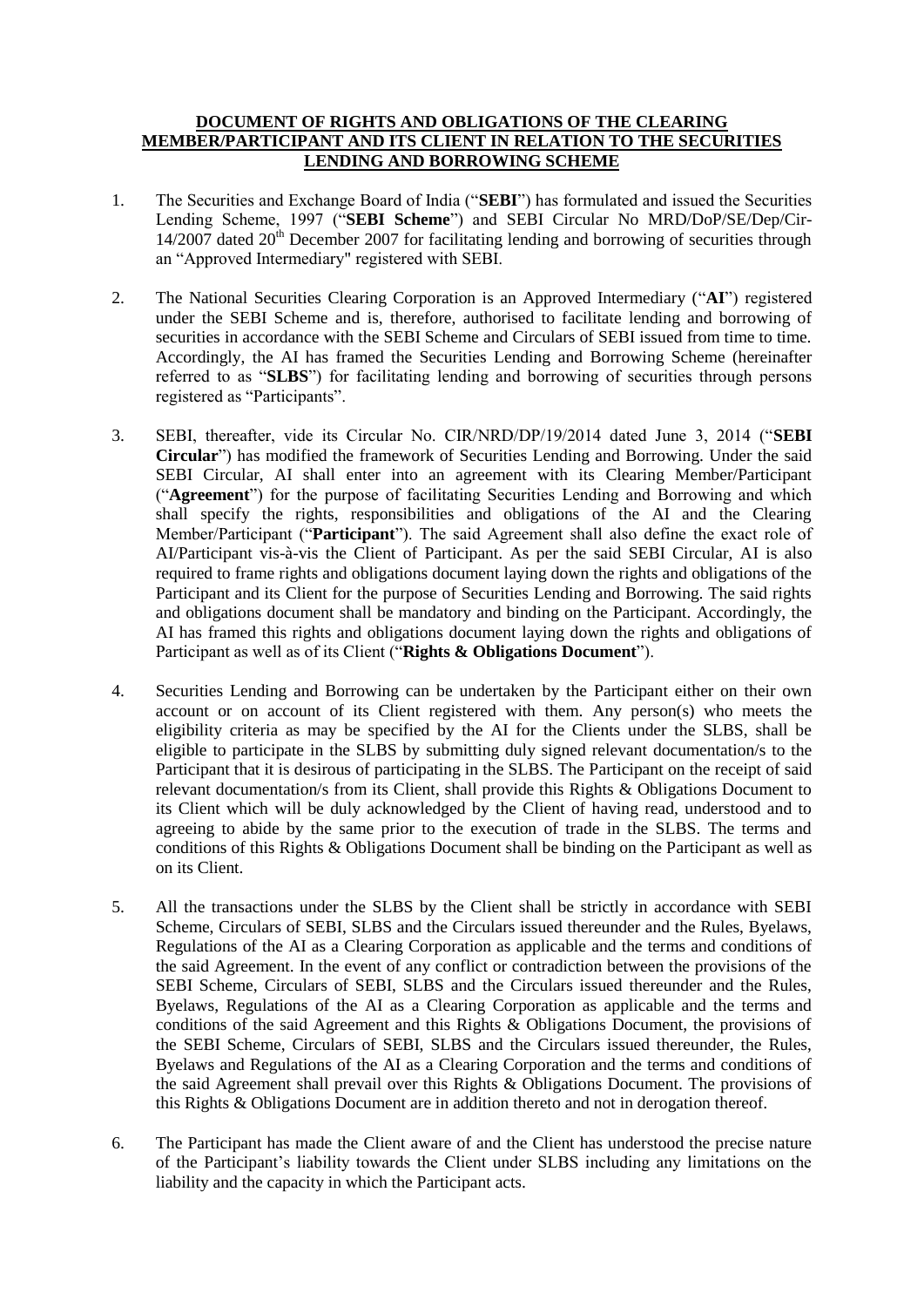- 7. Subject to the SEBI Scheme, Circulars of SEBI, SLBS and Circulars issued thereunder, and/or the Rules, Byelaws, Regulations of the AI as a Clearing Corporation as applicable and as in force from time to time, the rights and obligations of the Participant as well as its Client shall be hereto as under.
- 8. Unless the context otherwise requires, the words and expressions used herein shall have the same meaning as defined in Securities Contracts (Regulation) Act, 1956 or Securities and Exchange Board of India Act, 1992 or Securities Lending Scheme, 1997 or Depositories Act, 1996 or the rules and regulations made thereunder respectively or Circulars of SEBI or SLBS and the Circulars issued thereunder and the Rules, Byelaws and Regulations of the AI as a Clearing Corporation.

## RIGHTS OF THE PARTICIPANT

9. In consideration of the Participant providing full-fledged securities lending and borrowing under the SLBS, the Participant shall be entitled for charges, fees, and other levies and /or any such other charges, subject to such limits as may be permitted by the AI in its Circulars from time to time.

# 10. Margins

The Participant is empowered to call upon its Client to pay such margins as may be specified by the AI from time to time.

11. Recovery

The Participant shall be entitled to recover from the Client the loss or charges, fees, other levies and /or any such other charges that has been paid by the Participant to the AI or imposed by the AI on account of its Client arising out of default or transactions under the SLBS whether current or past that are effected by the Client in meeting its obligations by adjusting margins and other deposits, if any, available with the Participant against the Client's liabilities / obligations.

### OBLIGATIONS OF THE PARTICIPANT

- 12. The Participant has satisfied itself about the genuineness and financial soundness of the Client and the objectives relevant to the services to be provided and is therefore, agreeable to facilitating such participation subject to the terms and conditions contained herein.
- 13. Issue of Confirmation Memo

The Participant shall, upon execution of the Client's transaction on the order matching platform of the AI, issue the confirmation memo in the specified format or such other documents to the Client within such time as may be prescribed by the AI from time to time.

14. Money / Securities to be kept in separate account

The Participant agrees that the money / securities deposited by the Client shall be kept in a separate bank account / settlement demat account, distinct from its own account or accounts of any other Clients, and shall not be used by the Participant for itself or for any other Clients or for any purpose other than the purposes mentioned in the SEBI Scheme, Circulars of SEBI, SLBS and Circulars issued thereunder and/or the Rules, Byelaws, Regulations of the AI as a Clearing Corporation and as in force from time to time.

### 15. Update on Settlement Process

The Participant agrees to inform and keep the Client apprised about securities lending and borrowing settlement cycles, delivery/payment schedules and any changes therein from time to time.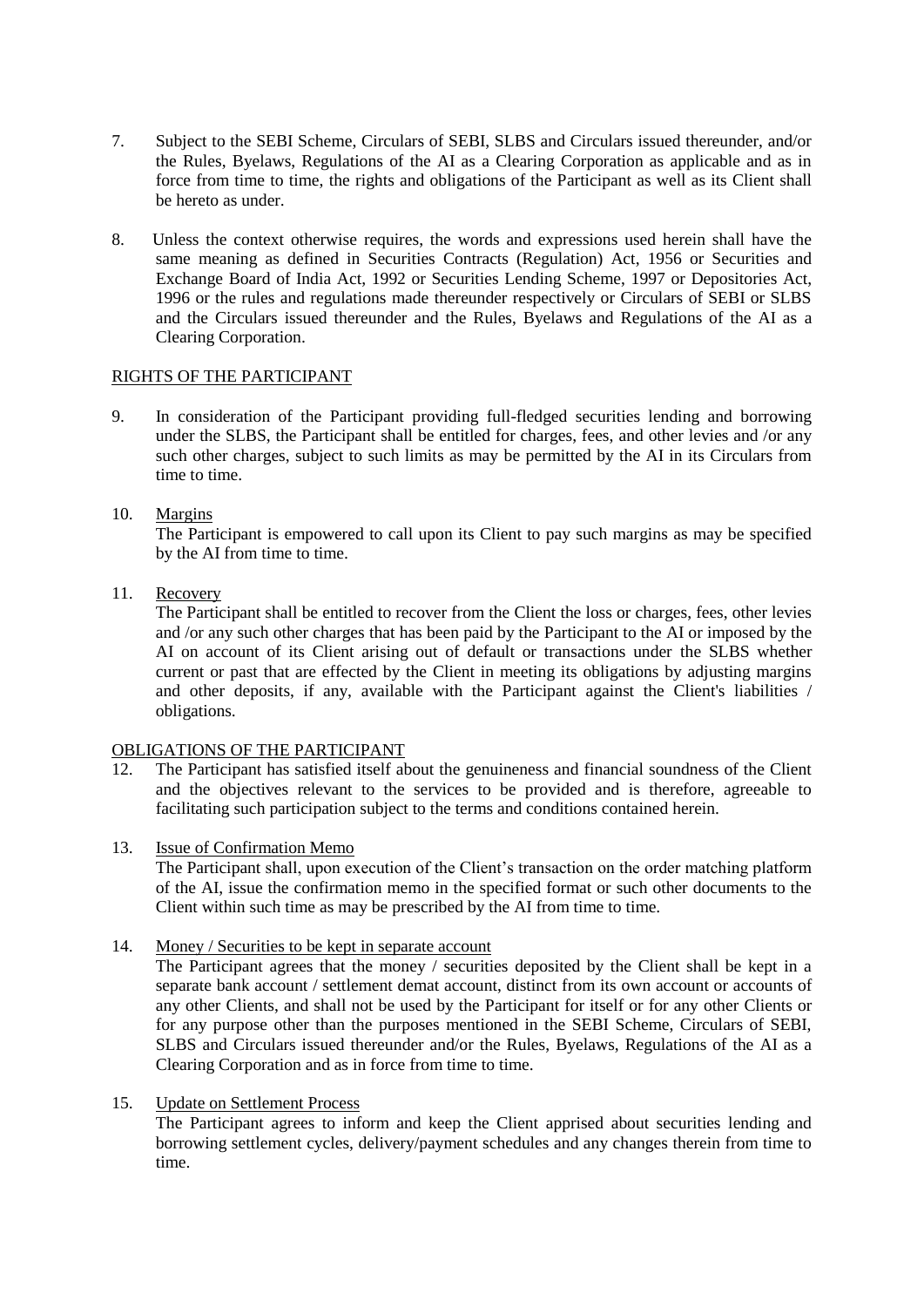16. Compliance with Know Your Client Norms

The Participant undertakes to maintain the "Know Your Client" details of the Client as mentioned in the Client Registration Form or any other information pertaining to the Client in confidence and that it shall not disclose the same to any person / authority except to the AI or as required under any law / regulatory requirements or in compliance with any decree, order or direction of any Court, Tribunal, SEBI or other authority duly empowered in law; Provided however that the Participant may so disclose information about its Client to any person or authority with the express permission of the Client.

## 17. Reconciliation of Account

The Participant and the Client shall agree to reconcile their accounts regularly with reference to the transactions under the SLBS.

### 18. Return of Securities and Lending Fees

Where the Client is a lender unless otherwise agreed upon between the Participant and the Client -

- a) The Participant shall ensure the return of securities to the Client by transferring the same to the Client's account within such time as may be prescribed by the AI.
- b) The Participant shall ensure the return of the lending fees to the Client within such time as may be prescribed by the AI.

## 19. Delivery of Securities

Where Client is a borrower unless otherwise agreed upon between the Participant and the Client

-

The Participant shall ensure the delivery of securities to the Client by transferring the same to the Client's account within such time as may be prescribed by the AI.

### RIGHTS OF THE CLIENT

- 20. Where the Client is the lender unless otherwise agreed upon between the Participant and the Client
	- a) The Client shall be entitled to receive the securities lent or financial compensation in lieu thereof, computed in such manner as may be specified by the AI from time to time.
	- b) The Client shall be entitled to receive lender's fee for the securities lent.
- 21. Where the Client is the borrower unless otherwise agreed upon between the Participant and the Client
	- a) The Client shall be entitled to receive securities borrowed or financial compensation in lieu thereof, computed in such manner as may be specified by the AI from time to time.
	- b) The Client shall be entitled to receive from the Participant, the collateral in case the Client has deposited securities approved by the AI as collateral.
- 22. Notwithstanding any other provisions of the said Agreement and this Rights & Obligations Document, the Client shall be entitled to have all the rights that are conferred on it from time to time under the SEBI Scheme, Circulars of SEBI, SLBS and the Circulars issued thereunder.

### OBLIGATION OF THE CLIENT

23. Abide by Law & Acquaintance to Law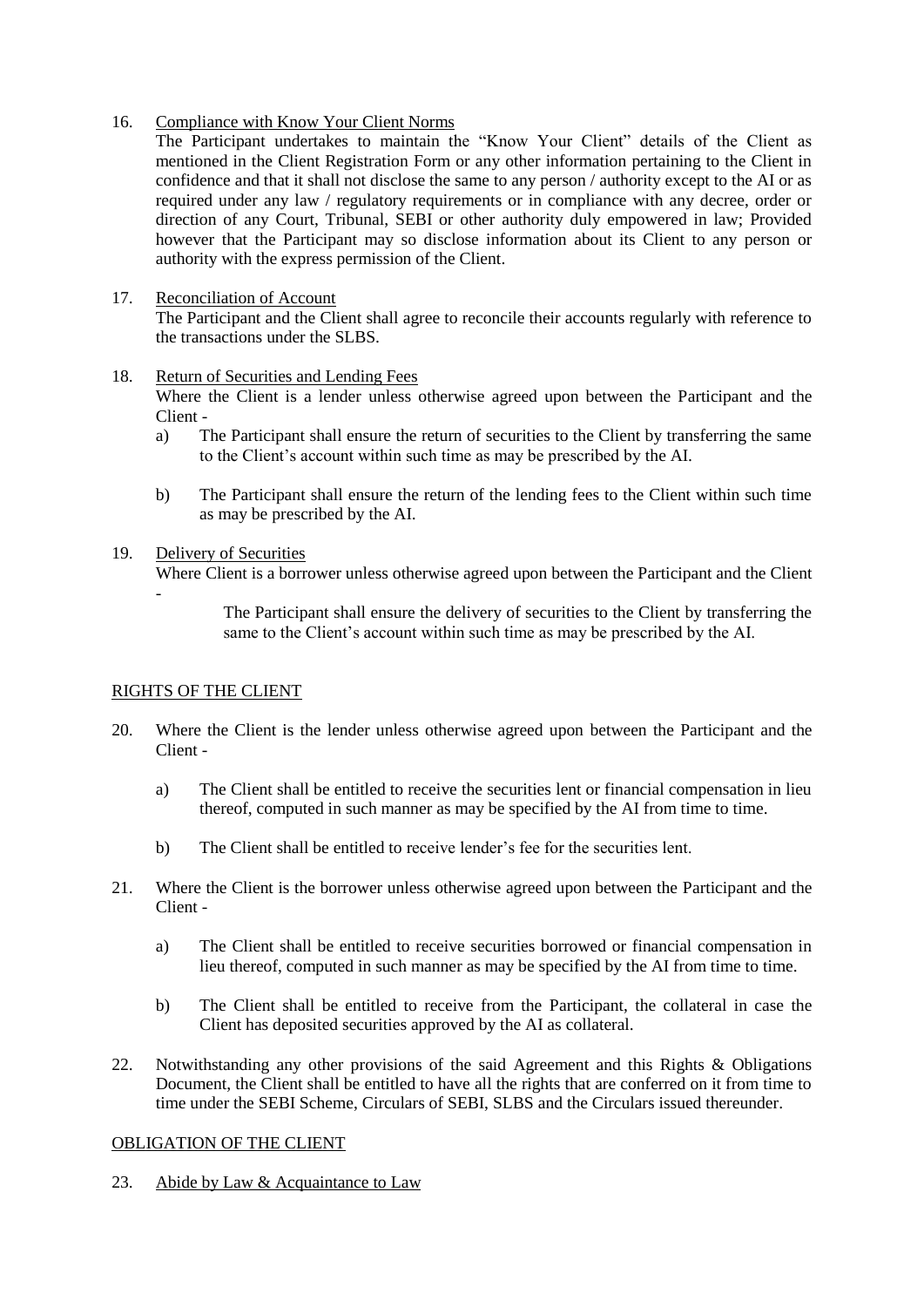The Participant declares that it has brought the contents of the SEBI Scheme, Circulars of SEBI, SLBS and the Circulars issued thereunder from time to time, and the terms and conditions of the said Agreement to the notice of the Client and the Client agrees to comply with and adhere to the same.

### 24. Update & Comply with the Settlement Process

Notwithstanding anything contained in Clause 15 hereto, the Client shall at all times make its own inquiries and keep itself updated on all settlement cycles, delivery/payment schedules and changes therein, and it shall be the responsibility of the Client to comply with such schedules/procedures of the AI.

#### 25. Processing Charges

The Client agrees to pay the Participant, processing charges and statutory levies prevailing from time to time or any other charges for the services provided by the Participant. The Participant agrees that it shall not charge processing charges / fees beyond the maximum limit permissible under the SEBI Circulars of SEBI, SLBS and the Circulars issued thereunder from time to time.

#### 26. Change in Client Registration Form

The Client agrees to immediately notify the Participant in writing whenever there is any change of information in the details provided by the Client to the Participant at the time of its registration with the Participant and also as provided in the said relevant documentation/s required for participating in SLBS.

#### 27. Authorised Representative

The Client agrees to be bound by the instructions issued by its authorised representative, if any, in accordance with the letter authorising the said representative to deal on its behalf.

### 28. Return of Securities

The Client shall return the equivalent number of securities of the same type and class borrowed by it within the time specified by the AI in the Circulars issued from time to time.

### 29. Payment of Margins

The Client agrees to pay such margins as may be specified by the Participant in accordance with the requirement of AI or SEBI from time to time.

#### 30. Exposure / Position Limits

The Client agrees to abide by the exposure / position limits, if any, set by the Participant or the AI or SEBI from time to time.

# 31. Securities lent to be Unencumbered

The Client agrees and warrants that the securities lent are free from lien, charge, pledge or any encumbrance(s) of whatsoever nature.

32. Collateral

At the discretion of the Participant, where the Client deposits the required collateral with the Participant, the same shall be free from any encumbrance(s) of whatsoever nature or defect in the title. If any encumbrance(s) or defect in the title is found subsequently, such collateral shall be immediately replaced by the Client.

## 33. Insolvency

The Client agrees to immediately furnish information to the Participant in writing, if any winding up petition or insolvency petition has been filed or any winding up or insolvency order or decree or award is passed against it or if any litigation which may have material adverse bearing on its net worth has been filed against it.